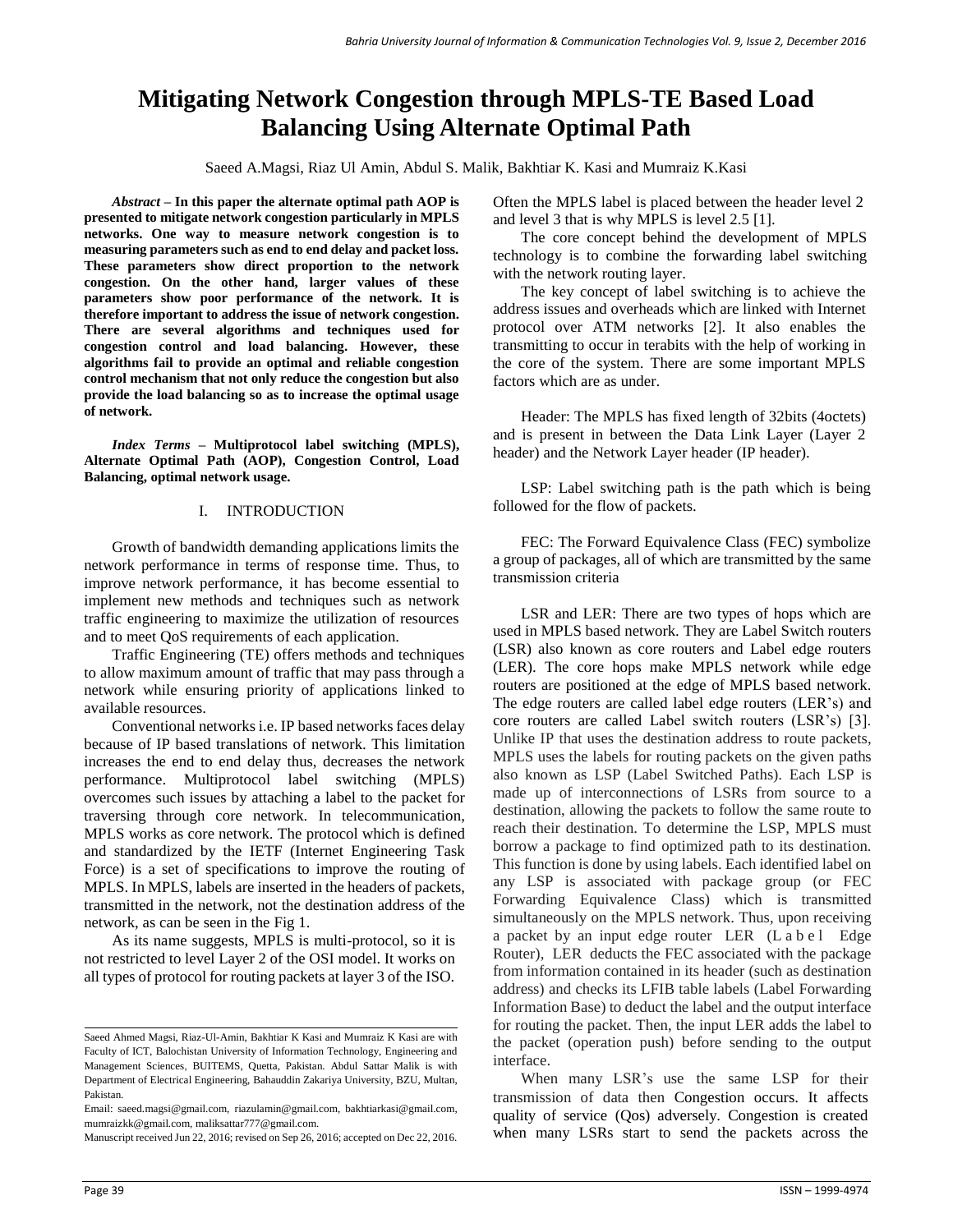

common path. This creates the bottleneck and as a result either packets sending speed decrease dramatically or the packet loss.

### II. LITERATURE REVIEW

The purpose of Traffic engineering (TE) is to maximize the efficiency of network with the limited resources. The main theme behind Traffic engineering is to extend the limits of network to make it capable of successfully overcoming different situations in the network [4]. Generally, T.E is achieved by equal distribution of data over all the links. By this method no specific link is overloaded. If in a case some data is sent through a link which already is transmitting another data then link congestion may occur [5]. Many models and techniques have been presented to overcome such situation.

In IP, based routing algorithm like Intermediate System-Intermediate System (IS-IS), Routing Information Protocol (RIP) and Open Shortest Path First (OSPF), they are unable to solve network congestion. In these methods link is selected on the criteria of final hop address [6]. Final hop act as destination node. In those mentioned methods selection of path does not consider bandwidth available and traffic characteristics. So, a link selected based on above algorithms can guarantee the least transmission time. The dark aspects of these are that they become completely silent for insuring the minimum packet loss. As the concept of minimum packet loss is totally related to successful transmission of data. Successful transmission is achieved when desired bandwidth is available [7].

To avoid the above problems and to get better results Multi-Protocol Label Switching (MPLS) is developed. It is bendable and elastic technology which can work with many existing technologies [8]. In MPLS explicit routing is much used. The reason for using is that it provides large amount of controlling over traffic. By using explicit routing in MPLS based network, congestion is avoided successfully. *Technically it provides effective load balancing criteria.*

In MPLS load balancing is one of the important parameter which is achieved by successful link utilization. The concept of load balancing is achieved by choosing the alternate path through many factors other than only number of hops [8]. Many models and algorithm are also presented in MPLS based network for the said purpose.

Shortest Path First (SPF) is among the starting algorithm which are presented to avoiding congestion and traffic delay. IN this method, shortest path is selected based on number of hops only. SPF calculates the path based on hops only so it does not check many other parameters such as bandwidth, throughput, and jitter [9].

In Disjoint Path Algorithm (DPA) adaptive adjustment becomes essential. Because of adaptive adjustment one can address the extremely unpredictable characteristics of traffic. In this method modification of network traffic is made by keeping in view flow request [10]. Flow request is generated based on traffic. In DPA alternate path is selected for rerouting the data based on uncommon combinational nodes. Two links will not share two link resources if and only if they have only one common node. DPA take the advantage of it. DPA has also its limitations as it is completely silent for bandwidth and throughput.

Effective Delay-controlled load distribution over multipath networks can be applied to limit the end to end delay. This model minimizes the end to end delay, there by reduces packet delay variation and risk of packet reordering [11]. This model emphasizes on end to end delay while sidelining the throughput and packet loss. Network congestion control with Markovian multipath routing is another model or technique to reduce congestion in IP networks.

This technique works on maximizing the network utilization by minimizing the queuing delays [12]. This model proposes the solution for IP network but it is not guaranteed to work on MPLS network.

In [14] a heuristic BE-schedulers were implemented in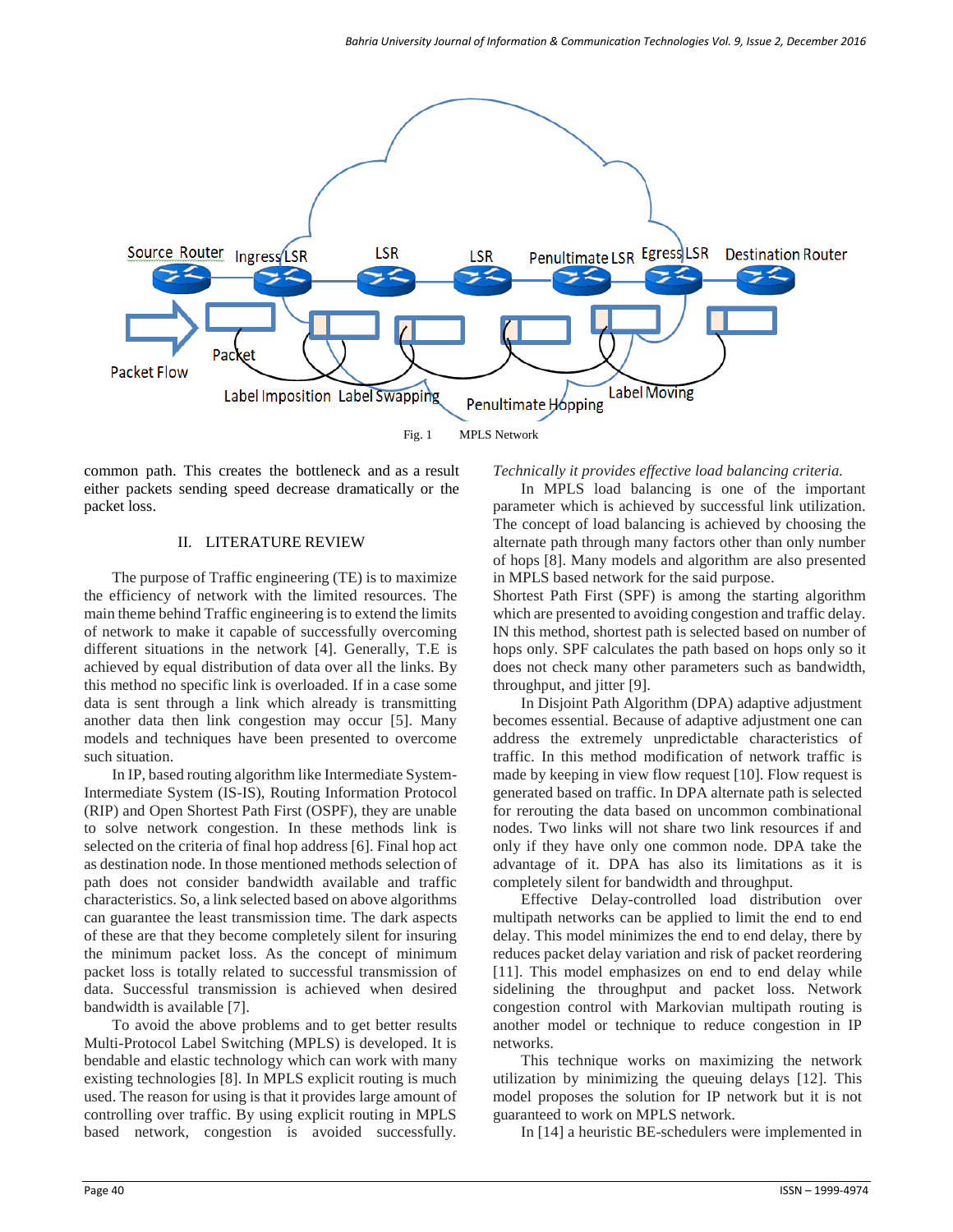BE-internet routers and MPLS. This algorithm implemented congestion controlling. To avoid congestion, it used heuristic BE-scheduler. It used queuing method therefore end to end delay increased using this algorithm which was a bottleneck. Fast Acting Traffic Engineering (FATE) mechanism can be applied on preemptive congestion as well as post-emptive congestion. In this technique, the programming is done on the service scheduler. The purpose of it is to check every class based buffer. This process is performed at the rate proportionate to the loading of the said buffer as well as its QoS constraints. To avoid loss due to congestion scheduling template is planned. Its planning is based on the loss probability for every buffer within a LSP. The FATE has very large transmission time [5].

In FATE + technique, the LSR which lies on the congested path take the decision. The corresponding LSR at which congestion occur will start the calculation to find new path by bypassing the congested path. If a condition occurs in which the respective LSR is unable to find the optimized alternate path then LSR send a CIN (Congestion Indication Notification) message to the upcoming LSR. In this method packet loss and transmission delay is much improved as compared to FATE model [13].

In Deviation Path algorithm, there are mainly three steps that the Label switch router has to perform to balance the network traffic.

- 1. Create Spanning Tree and get Isolines.
- 2. Monitoring and Flow Selection.
- 3. Path Searching.

As the LSR has to perform all the three processes to compute the next path which is congestion free therefore the overhead increases in every LSR, which results in greater End to End Delay.

# *Alternate Optimal Path (AOP)*

AOP helps to minimize congestion in such a way that it minimizes the traffic flow in congested nodes. It also helps to provide load balancing w hich helps to improve the network utilization. As the traffic flow decreases the congestion in that node decreases significantly. For congestion control in a network either the sender should stop sending the packets to the receiver or change the path of the flow. Stopping the traffic flow is not a solution therefore changing the path of the flow can be considered to overcome congestion. But for the selection of the network there are some parameters which need to be considered like bandwidth, number of hops, end to end delay, packet losses and throughput. The proposed technique makes decision of alternate path in such a way that it first sees some network parameters like its bandwidth, number of hop counts etc. It makes decision in such a way that if it is the shortest path and it has enough bandwidth, it selects that path which is known as alternate optimal path. In this way, it decides the next path which is not only free for traffic but is efficient.

As shown in Fig 2, this algorithm first selects any traffic flow. It then calculates the parameters like number of hop counts, bandwidth etc. If that path is uncongested and

is best path according to its parameters then the traffic is transmitted to that optimal path. If that path also gets congested it again repeats the whole procedure and then diverts the traffic to the next optimal path. The proposed solution is verified by comparing the network with congestion and the network without congestion using AOP. The end to end delay, packet loss and throughput increases significantly with that proposed algorithm. As all the routing is done with Explicit routing using Resource Based Static Balancing Algorithm therefore the overhead in each router decreases significantly resulting in minimum End-To-End Delay and Packet Loss while increasing Throughput. The whole procedure can be understood by a flow diagram in Fig 2.

# III. SIMULATION AND RESULTS

Network simulator (version 2) is a discrete event network simulator. It is a power simulator to simulate different network scenarios. It is an important simulator for the researchers to research about the network behaviors.



NS2 uses C++ and OTCL to simulate different network topologies. It uses two different languages to fulfill the requirement of different tasks. It uses C++ where run time speed is important like manipulation of bytes and packet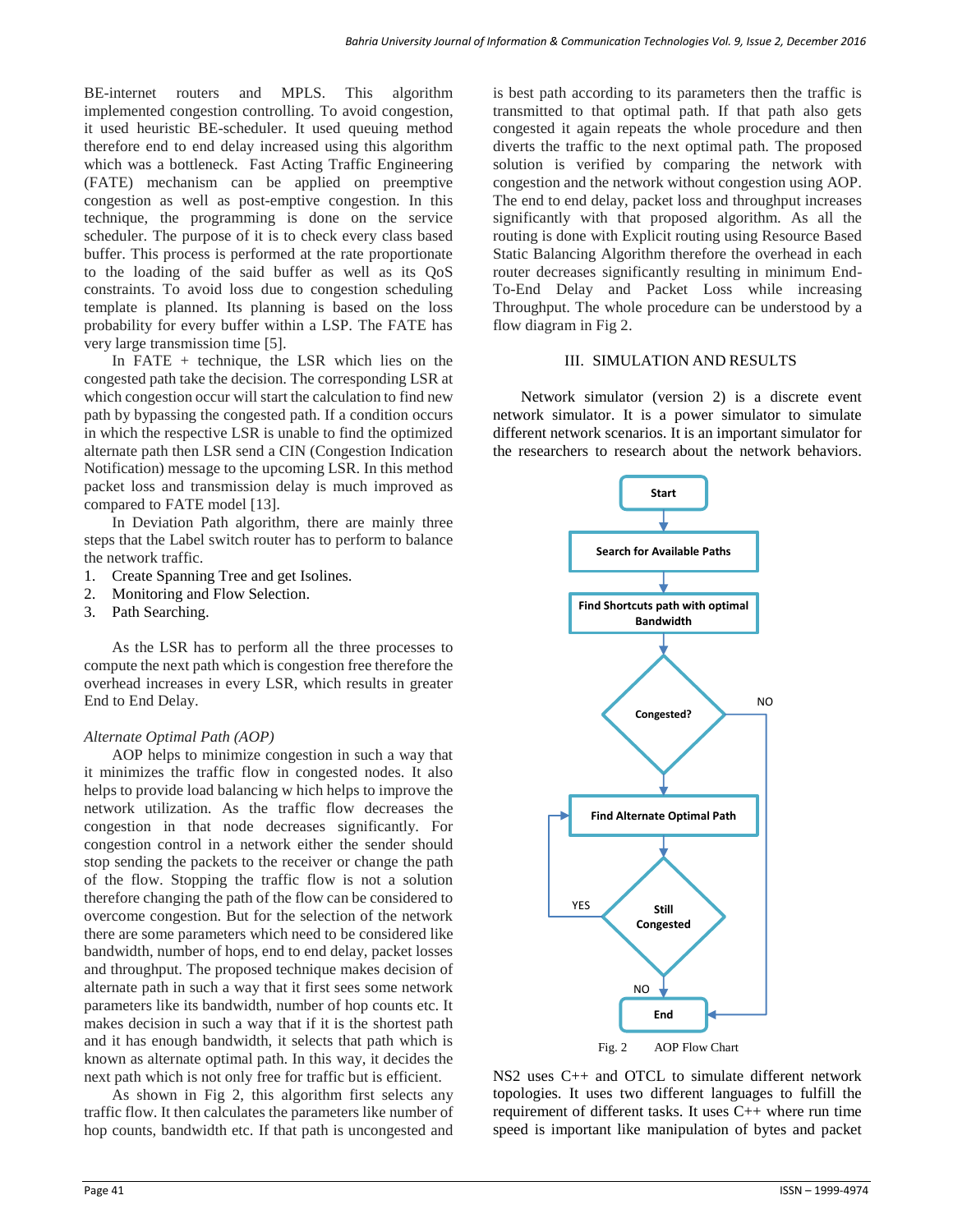headers. It can simulate bunch of protocols like UDP, TCP, FTP, HTTP and DSR. NS2 can be used to simulate wired and wireless networks. It can be used for performance evaluation for both wired and wireless networks. The simulation results are taken to prove the Alternate optimal path (AOP) efficiency. Three different scenarios are taken. The congestion of those scenarios is minimized using the AOP technique. It can be clearly seen that the End to End Delay, Average Packet loss is considerably minimized while improving the throughput.

Scenario 1: In the network of Fig 3 there are total of 17 nodes. Nodes 0,1,15 and 16 are IP nodes whereas nodes 2 to 14 are MPLS nodes. Node 0 and 1 are designed in such a way that they are the sources while IP node 15 and 16 are the destination nodes. Nodes 0 and 1 start sending packets to node 15 and 16 respectively. If the AOP technique is not applied the congestion occurs which results in maximizing the end to end delay and packet loss and minimizing the throughput which can be seen in the Fig 4, Fig 13 and Fig 14. If the AOP technique is applied, the end to end delay and packet loss decrease while throughput increases. It can be seen in Fig 4, Fig 13 and Fig 14.



Fig. 3 Scenario 1 configuration



Fig. 4 Scenario 1 End to End Delays

#### *End to End Delay*

End to End delay for the topology can be seen from the Fig 4. It shows the End to End delay with congestion and without congestion using AOP. It can be seen in Fig 4 that AOP outclasses all the conventional routing techniques as well as Deviation path technique in minimizing End to End Delays.



Fig. 5 Scenario 2 configuration

Scenario 2: In the network of Fig 5 there are 13 nodes. Node 0,1,11 and 12 are IP nodes while 2 to 10 nodes are MPLS nodes. Node 0 and 1 are designed to act as a source while 11 and 12 are destination nodes. As can be seen in Fig 5 there are many paths that a packet can to from source to destination. The AOP intelligently route the traffic in such a way that minimum congestion occurs which can be seen in the Fig 6, Fig 13 and Fig 14.

#### *End to End Delay*

End to End delay for the network can be seen in Fig 6. **End To End Delay** 



Scenario 3: In the network of Fig 7 the congestion is

improved significantly using AOP protocol which can be verified in the Fig 8, Fig 13 and Fig 14 as well.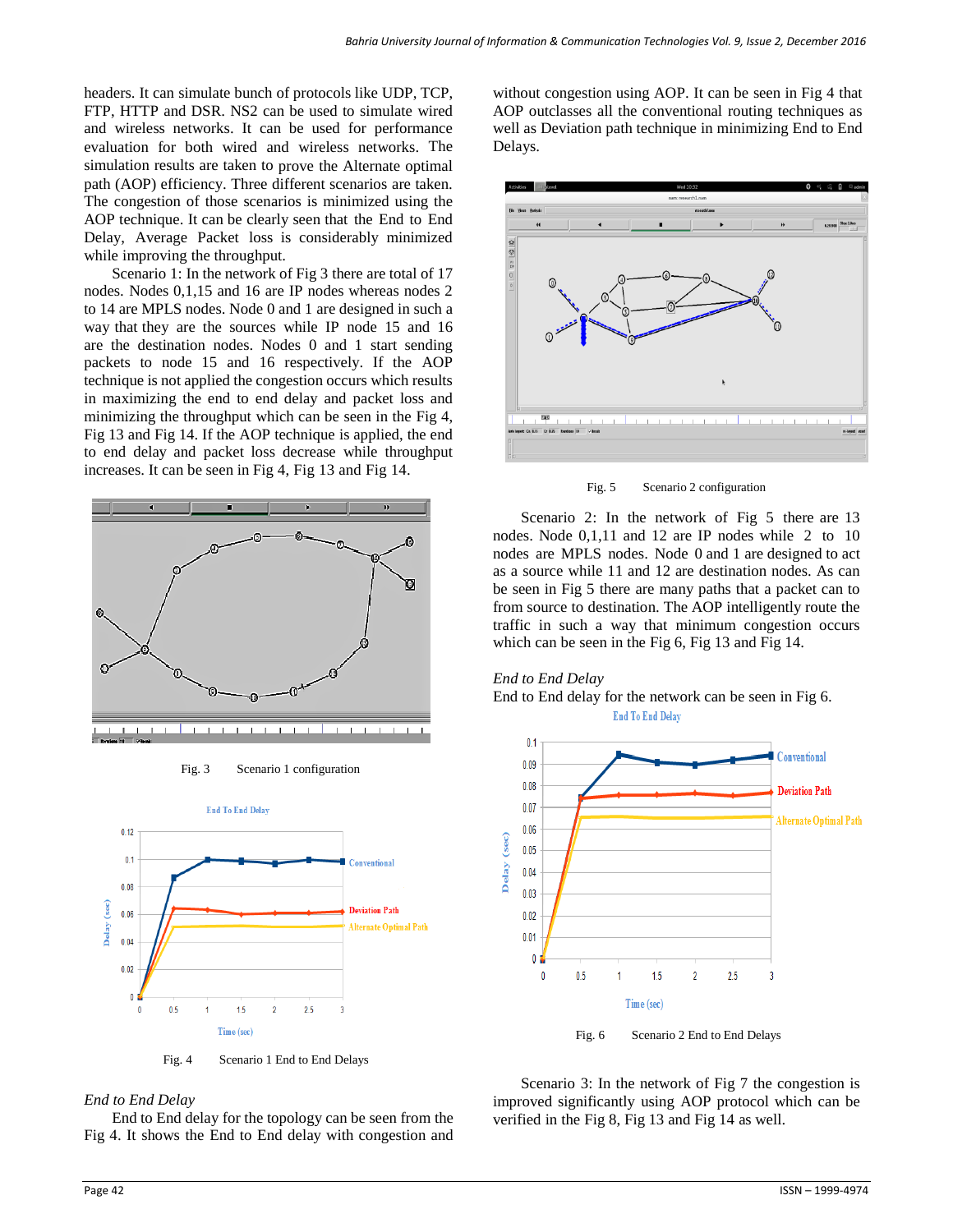

Fig. 7 Scenario 3 configuration

## *End to End Delay*

End to End delay for the network can be seen in Fig 8. There are three different algorithms which are compared. 1. Conventional Routing algorithms like Shortest Path First. 2. Deviation Path Algorithm. 3. Alternate Optimal Path.





Fig. 8 Scenario 3 End to End Delays

Scenario 4: The network in Fig 9, the congestion is improved significantly using AOP protocol which can be verified in the Fig 10, Fig 13 and Fig 14 as well.



Fig. 9 Scenario 4 configuration

## *End to End Delay*

End to End delay for the network of Fig 9 can be seen in Fig 10.



Scenario 5: The scenario 5 is given less nodes deliberately to see the behavior of traffic in lesser nodes. The network in Fig 11 has 9 nodes. The node 0, 1, 7 and 8 are IP nodes while nodes 2 to 6 are MPLS nodes. The congestion is improved significantly using AOP protocol which can be verified in the Fig 12, Fig 13 and Fig 14.



Fig. 11 Scenario 5 configuration

# *End to End Delay*

*End to End delay for the network can be seen in Fig 12*

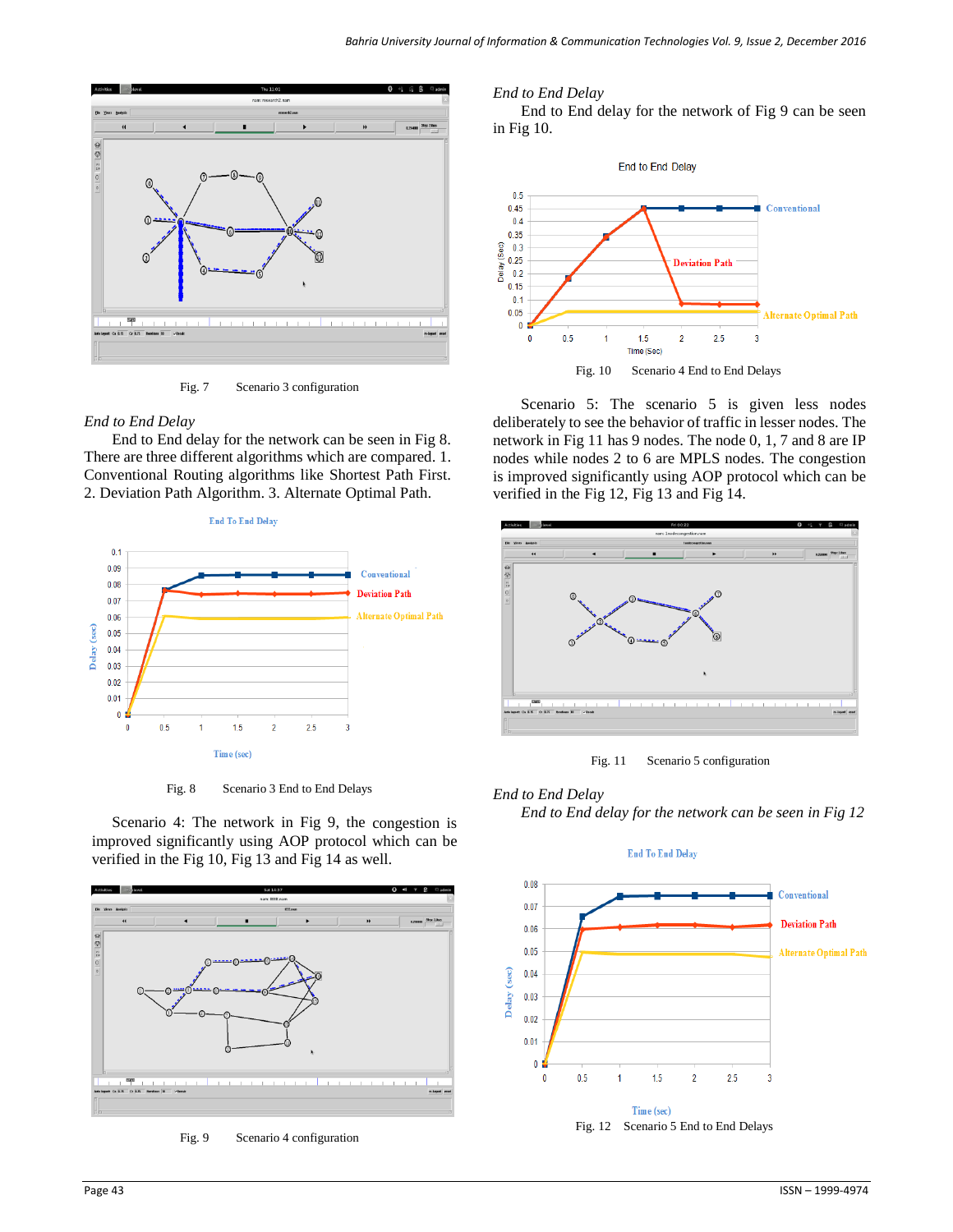### *Average Packet Loss*

In Fig 13, it can be seen that the packet loss is significantly reduced to 0 packets loss for all the scenarios by applying AOP protocol. The blue line shows the packet loss for the network with conventional routing protocol while there is no packet loss in both Deviation Path Algorithm and Alternate Optimal Path.



Fig. 13 Average Packet Losses

### *Throughput*

In Fig 14 it can be seen that the throughput increases significantly while the AOP protocol is applied. The blue line shows the results after application of AOP protocol while the red line shows the network with Deviation Path Algorithm applied and the yellow bar showing the conventional routing protocols.



Fig. 14 Throughput

# IV. CONCLUSION & FUTURE WORK

This paper concluded the effectiveness of MPLS-TE to improve network performance. This research contributes in mitigating network congestion in a reliable way by proposing an alternate optimal path algorithm. Our algorithm AOP is found to be effective in minimizing congestion on an MPLS network. Furthermore, this algorithm is proved to be effective in an MPLS network in a way that overall end to end delay and packet loss are significantly decreased while the throughput was significantly improved. The results also show that implementation of AOP helps to improve resource utilization in a reliable way and thus improve the overall network performance.

There are several directions where the future work can be extended to improve the way to address the network congestion effectively.

The AOP algorithm is applied to a limited number of nodes. There are limited network topologies which were used to get the results. In the future, the number of nodes as well as topologies can be increased and changed to get the results. Different models can be meshed with AOP to see if it gives better results. Pre-Congestion notification states can be added to the MPLS header to get more efficiency in the AOP protocol. Similarly, Qos safety protocol can be analyzed in the AOP protocol.

#### **REFERENCES**

- [1] Kumar, Akhilesh, et al. "Performance evaluation of IP network and MPLS network using NS2 simulator." Futuristic Trends on Computational Analysis and Knowledge Management (ABLAZE), 2015 International Conference on. IEEE, 2015
- [2] Babarczi, Péter, et al. "New addressing scheme to increase reliability in MPLS with network coding." Design of Reliable Communication Networks (DRCN), 2013 9th International Conference on the.IEEE, 2013.
- [3] Kaur, Gurpreet, and Dinesh Kumar."MPLS Technology on IP Backbone Network."International Journal of Computer Applications 5.1 (2010): 13-16
- [4] Xiao, Xipeng, et al. "Traffic Engineering with MPLS in the Internet." Network, IEEE 14.2 (2000): 28-33
- [5] Shimazaki, Daisaku, Eiji Oki, and KoheiShiomoto. "Multilayer traffic engineering experimental system in IP optical network."High Performance Switching and Routing, 2007.HPSR'07.Workshop on. IEEE, 2007
- [6] Goyal, Mukul, K. K. Ramakrishnan, and Wu- chi Feng. "Achieving faster failure detection in OSPF networks."Communications, 2003.ICC'03.IEEE International Conference on.Vol. 1.IEEE, 2003.
- [7] Wijaya, Chandra. "Performance analysis of dynamic routing protocol EIGRP and OSPF in IPv4 and IPv6 network."Informatics and Computational Intelligence (ICI), 2011 First International Conference on.IEEE, 2011.
- [8] Lakshman, A. R., and K. M. Praven. "Load balancing Technique for VOIP in MPLS Networks." International Journal of Advanced Research in Computer Science 5.7 (2014).
- [9] Quang, Pham Tran Anh, and Dong-Sung Kim. "Enhancing real-time delivery of gradient routing for industrial wireless sensor networks."Industrial Informatics, IEEE Transactions on 8.1 (2012): 61-68.
- [10] Kamble, Sourabh, and V. M. Aranke. "Disjoint Path Algorithm for Load Balancing in MPLS network." International Journal of Innovation and Scientific Research 13.1 (2015):193-199
- [11] Prabhavat, Sumet, et al. "Effective delay- controlled load